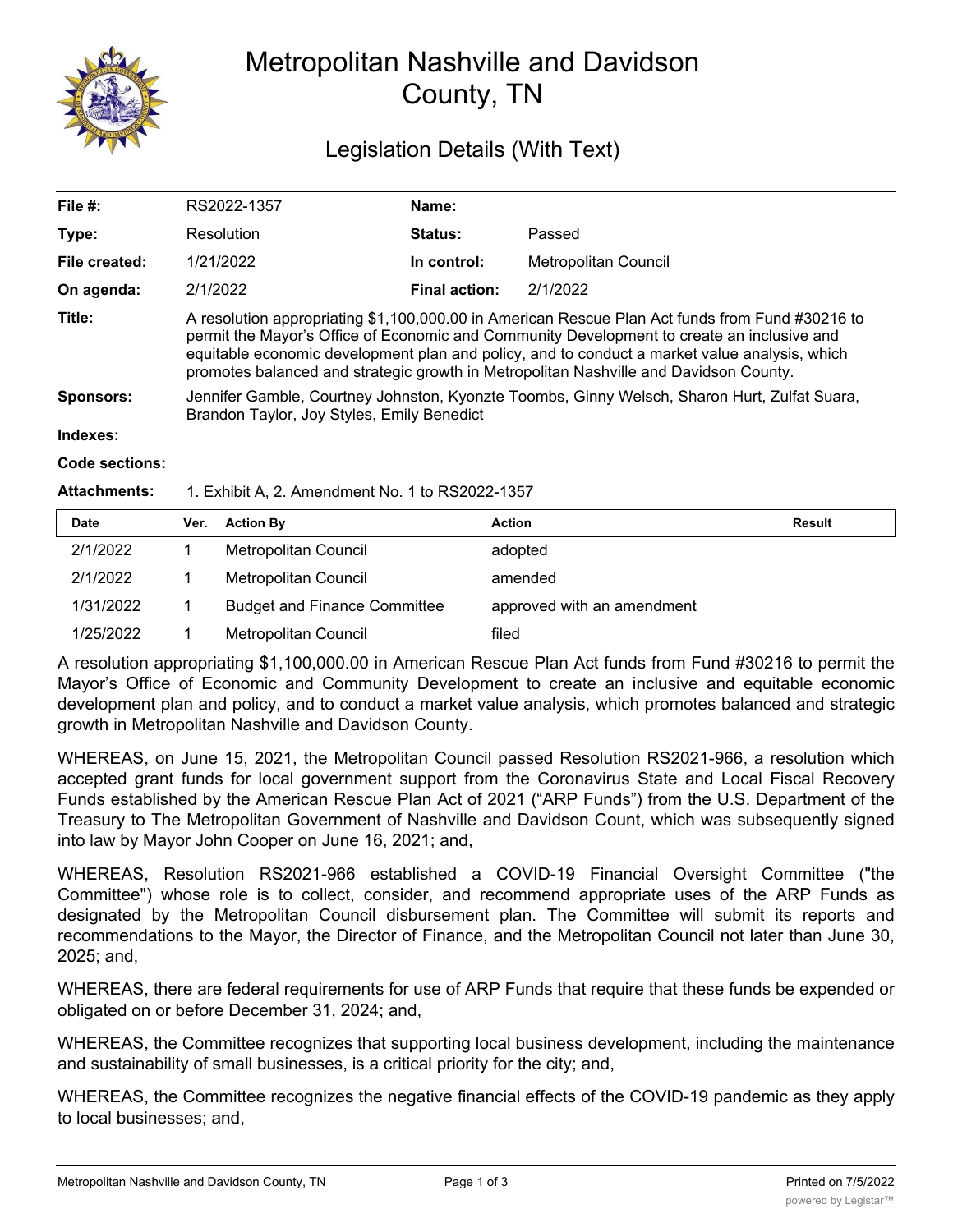WHEREAS, the Mayor's Office of Economic and Community Development recognizes the importance of strategic planning with respect to local business attraction and development; and,

WHEREAS, the Mayor's Office of Economic and Community Development seeks to engage an external consultant(s) for the creation of an economic development plan and policy along with Market Value Analysis (MVA); and,

WHEREAS, the consultant for the economic development plan and policy will develop a strategic economic development plan that will assist in developing and documenting the programs aimed at the attraction of investment and the creation and retention of jobs to stimulate inclusive and equitable growth in Metropolitan Nashville and Davidson County; and,

WHEREAS, the creation of the strategic economic development plan and policy may be done in 4 phases: 1. Stakeholder engagement - interviews, focus groups, survey, townhall meetings, and the review of existing regional and local plans and studies. 2. Market assessment - as analysis of the strength, weaknesses, opportunities, and threats associated with Metropolitan Nashville and Davidson County. 3. Target Industry recommendations that focus on target industry analysis, location assessment, and regional and local labor force evaluation. 4. Development of a strategic plan with recommendations, goals, performance metrics, best practices, and an implementation matrix; and,

WHEREAS, the consultant(s) will also provide technical assistance to the Mayor's Office of Economic Development in conjunction with the plan. The strategic economic development plan will include organizational recommendations, capacity building suggestions, policy and procedures review, organizational effectiveness, and recommendations to increase transparency and accessibility to the Mayor's Office of Economic and Community Development. Additionally, the economic development plan will define clear roles and responsibilities, and expected outcomes, and includes the ability to measure the progress of the plan and its goals and outcomes; and,

WHEREAS, the Mayor's Office of Economic and Community Development seeks to engage a consultant(s) to develop a MVA for Metropolitan Nashville and Davidson County; and,

WHEREAS, the MVA is a tool that will assist residents, businesses, and policymakers in identifying and understanding the elements of the local real estate markets. The MVA is an objective data drive tool that is built on local administrative data and validated with local expertise; and,

WHEREAS, the MVA will aid public and private sector actors in more accurately develop and target invention strategies in weak real estate markets and support sustainable and balanced growth in stronger markets in Metropolitan Nashville and Davidson County; and,

WHEREAS, several cities from the around the United States have used the MVA tool target and prioritize actions that leverage investment and revitalize neighborhoods; and,

WHEREAS, the Mayor's Office of Economic and Community Development proposes a four-phase study over a period nine to twelve months to better understand the Nashville and Davidson County business landscape, details of which are described in more detail in Exhibit A; and,

WHEREAS, it is to the benefit of the citizens of The Metropolitan Government of Nashville and Davidson County that this resolution be approved.

NOW, THEREFORE, BE IT RESOLVED BY THE COUNCIL OF THE METROPOLITAN GOVERNMENT OF NASHVILLE AND DAVIDSON COUNTY:

Section 1. The Metropolitan Council accepts this resolution as a recommendation of the COVID-19 Financial Oversight Committee.

Section 2. That \$1,100,000.00 from the Covid-19 American Rescue Plan Fund #30216 is hereby